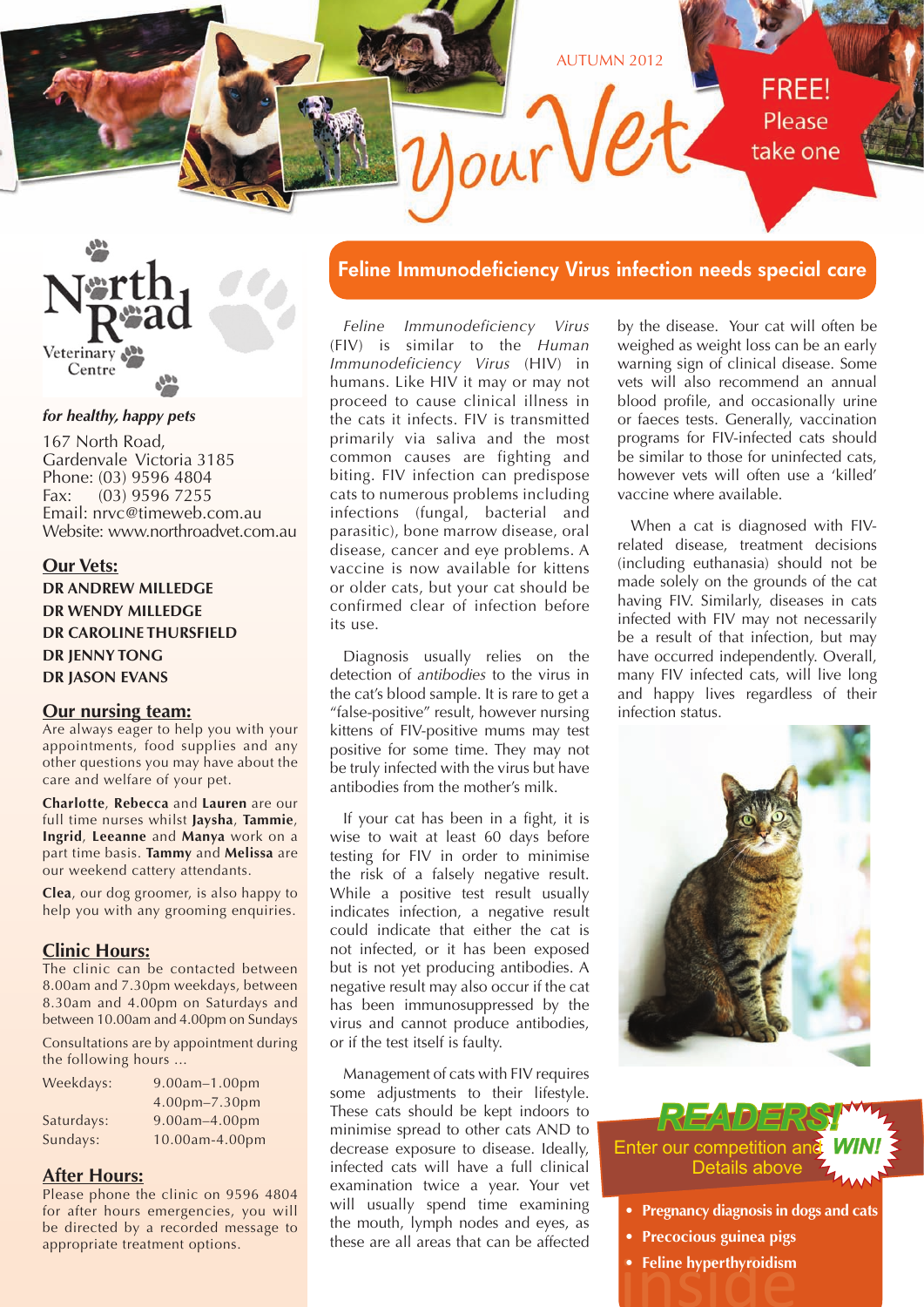

### **False pregnancy in the bitch**

It is possible for any bitch that has not been spayed to exhibit symptoms of pregnancy without actually being pregnant. Some bitches can completely fool their owners with convincing displays of maternal behaviour. Just like a real pregnancy, false-pregnant bitches gain weight, produce milk and make nests. They may be listless, off their food and will often "mother" toys.



It is unclear as to why some bitches experience false pregnancies, but we do know that any bitch that ovulates, whether pregnant or not, will experience the same blood levels of a hormone called progesterone. Around two months after ovulation, the progesterone levels drop and the "milk" hormone prolactin starts to increase in concentration. It is prolactin that is responsible for milk production and maternal behaviour.

False pregnancies generally run a course of 2-3 weeks and treatment is not usually required. In severe cases, where large amounts of milk are being produced, a reduction in daily food intake may help the milk supply to drop. The bitch must not

be allowed to lick at her nipples as any stimulation of the mammary glands promotes milk production.

False pregnancies are a normal phenomenon and are not associated with fertility problems. They frequently recur but can be prevented with sterilisation. If the bitch is intended for breeding then she should be bred from at her next season and then sterilised once her breeding days are over.

### **Desensitise senstive areas**

Many animals have particular areas of their body that they consider private and would prefer to keep that way. Unfortunately as Veterinary Surgeons we are often forced to invade this privacy and go into those forbidden zones. Taking a rectal temperature, clipping nails, examining down ears and checking teeth can cross the boundary for some animals. To help visits to the vet be smoother and less traumatic for your pet we would recommend a gentle desensitisation program. Handle your pet's sensitive areas regularly – ideally daily. Pick up their feet and gently finger between the toes, lift up ear flaps, handle around the lips and gums and raise the tail. This can be disguised as play and rewarded with food treats and verbal praise.



## Precocious guinea pigs

With most animals, the general consensus is to wait until they are fully grown and mature before allowing them to breed. The opposite is true with guinea pigs. If you do wish to breed your female guinea pig, it is important to do so BEFORE she is fully mature. This is because guinea pigs produce relatively enormous offspring. In order to deliver such a large baby, the sow's pelvic canal must enlarge by an extra 1.5 to 3 cm. A young guinea pig's pelvic bones will separate easily and the resulting gap will fill with fibro-cartilage (gristle).



By the time a sow is 9 months old, her pelvis will be fully formed. The small joints or suture lines in the pelvis, where separation was possible, will now be fused with solid bone. The resulting birth canal is usually too narrow to allow a natural delivery and the sow gets into birthing difficulties.

The only treatment in this situation is a caesarean section under general anaesthetic - a risky procedure in an animal predisposed to anaesthetic complications. To prevent this scenario, breed from your sow prior to 7 months of age and you will be able to enjoy her wonderfully precocious offspring with minimal stress.

**Word Sleuth answers** 1. Abyssinian; 2. Balinese; 3. Burmese; 4. Sphynx; 5. Siamese; 6. Ragdoll; 7. Persian; 8. Manx; 9. Korat; 10. Tonkinese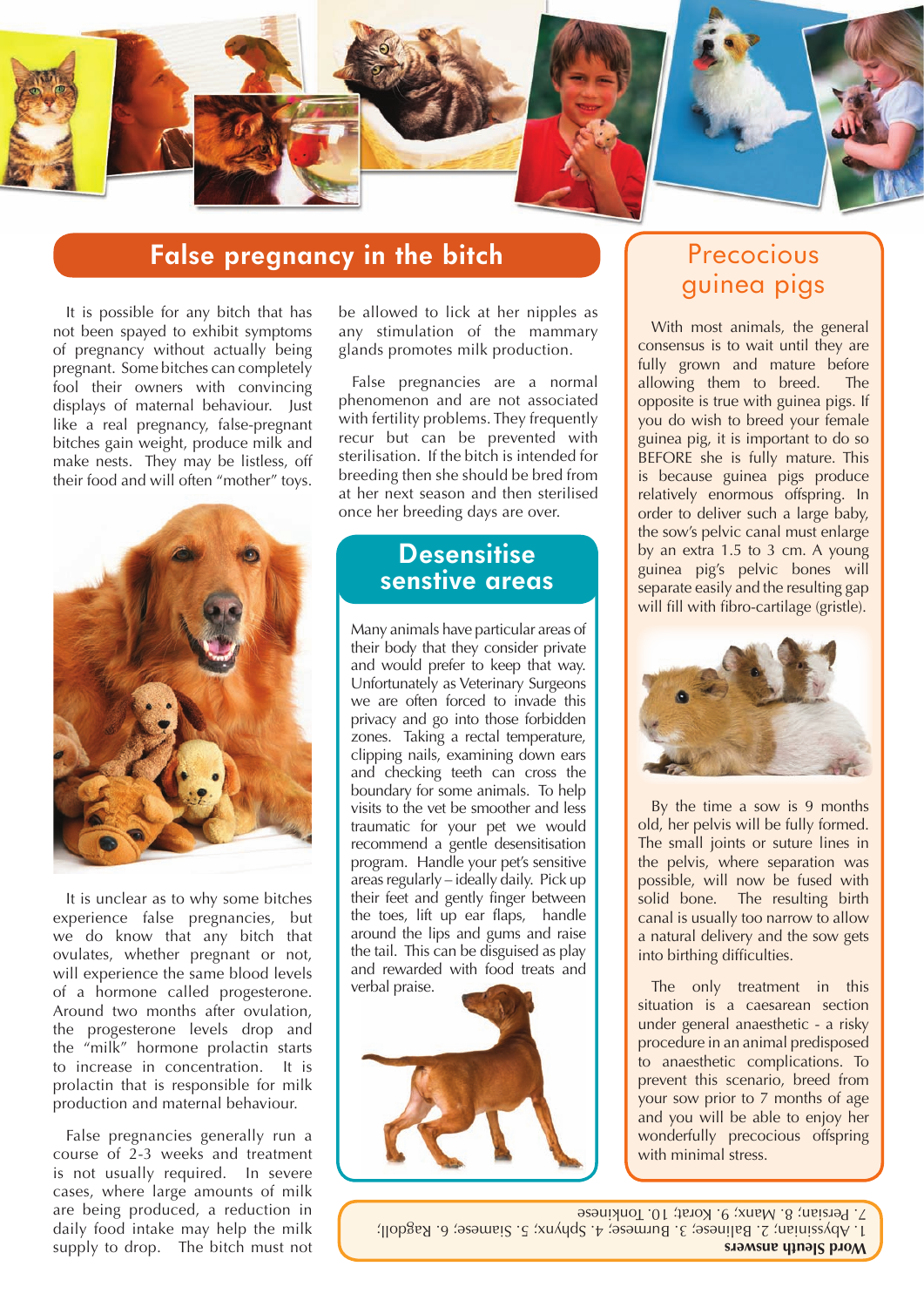

## **Feline hyperthyroidism**

Feline hyperthyroidism is one of the most common diseases affecting middle aged to older cats. Affected cats have over-active thyroid glands that produce too much thyroid hormone. This is usually caused by over-functioning nodules within the thyroid gland. Occasionally, in 1-2% of cases, it is secondary to a cancer of the thyroid. Since thyroid hormone affects multiple organs and helps to control an animal's metabolic rate, there can be many different presenting symptoms.

Hyperthyroid cats usually have an increased appetite and thirst. However, despite eating more, they lose weight and condition. They often exhibit changes in behaviour and may become more cranky and agitated. Owners can be woken up at night to a loudly vocalising feline demanding a snack RIGHT NOW! Many hyperthyroid cats have intermittent vomiting and diarrhoea. As thyroid hormone also affects the heart, an increase in thyroid hormone levels will increase the heart rate and blood pressure. Left unchecked, hyperthyroidism can eventually result in heart and/or kidney failure.

Hyperthyroidism is diagnosed by blood tests. There are several treatment options that your vet will discuss with you.

Affected animals may be managed on oral medication. Sometimes they can have the affected thyroid surgically removed or undergo treatment with radioiodine. This involves the injection of a radioisotope of iodine that concentrates in and destroys abnormal thyroid tissue, while leaving normal thyroid tissue unharmed. Although this is an excellent treatment option, it is only available in a limited number of specialised facilities.

Treatment of hyperthyroidism may make underlying kidney problems worse. Therefore, your vet will need to monitor your cat's progress and occasionally may even elect not to treat the condition.



## **Competition for our readers! WIN a \$50 shopping voucher**

| Must be received by latest post marked 02/05/2012 to be in the running                                                                          |  |
|-------------------------------------------------------------------------------------------------------------------------------------------------|--|
| <b>THAT'S IT! GOOD LUCK!</b>                                                                                                                    |  |
| The winner of the competition in Your Chiropractor's November edition was<br>Ms S. Coates of NSW.                                               |  |
| 4) Post with your name and address on the back of the envelope to:<br>Your Vet Voucher Competition, Unit 5/1 Almondbury Road, Mt Lawley WA 6050 |  |
| * By providing us with your email address, you agree to receive future marketing material.                                                      |  |
|                                                                                                                                                 |  |
| $\Box$ Coles Myer Ltd $\Box$ Target Australia Ltd $\Box$ JB Hi Fi                                                                               |  |
| 2) Tick the box next to your preferred voucher: $\Box K$ Mart Australia Ltd                                                                     |  |
| 1) Just answer the following question: Which article did you like best in this issue of<br>Your Vet?                                            |  |

### **THAT'S IT! GOOD LUCK!**

. . . . . . . . . . . . . . . . .

### **Stimulating birds in captivity**

Birds are intelligent creatures that need visual stimulation and exercise. Unfortunately, due to our busy modern lifestyle, our pet birds are often left on their own while we are at work.



Encouraging foraging behaviour helps prevent obesity and boredom. In the wild, birds must constantly forage for food. This natural behaviour provides a varied diet and exercise. In captivity, a food bowl is hardly a workout and the bird can quickly gorge until full and then has nothing to do to fill his day.

Provide a stimulating and varied diet with lots of fresh vegetables, some fruit and a complete pelleted ration. Try things such as corncobs, capsicum strips, carrot tops and wheat grass that can be hidden inside things or strung on a leather strip. Place a vase in or next to the cage and fill it with small branches and natural vegetation.

Toys can also help to create a stimulating environment for your pet bird. Provide a variety of toys and rotate them. Include 'destructible' toys, such as wooden clothes pegs and leather strips that can be chewed. You can also hide food inside toys to encourage play.

Interaction with toys can provide hours of fun, and the activity provided by toys is essential for good physical and emotional wellbeing in a captive environment. However, care should be taken to ensure that your pet bird is not swallowing pieces of indigestible toys.